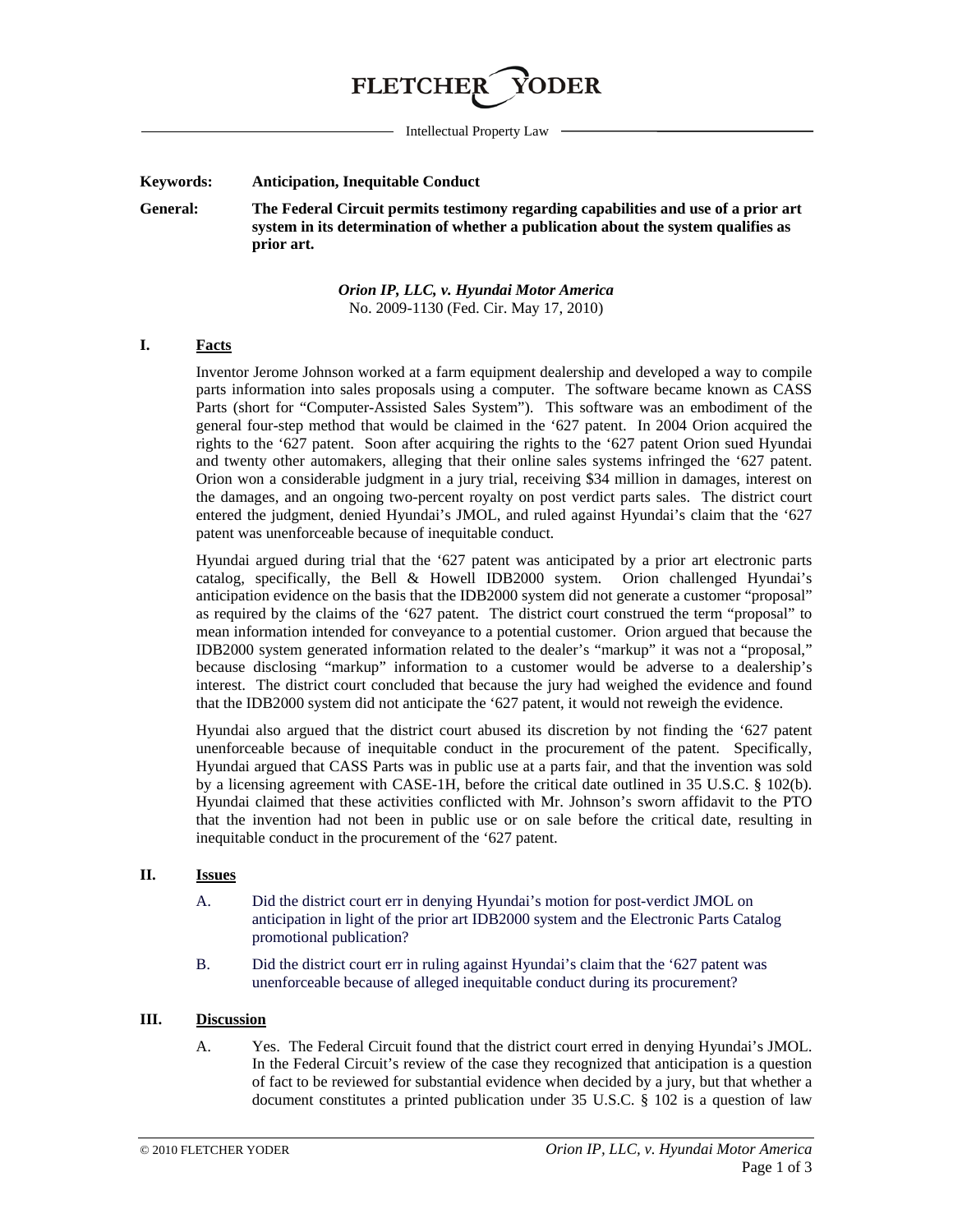based on the underlying facts of each particular case. The Federal Circuit found that the Electronic Parts Catalog reference qualified as prior art. The Federal Circuit did not dispute the district court's finding that the '627 patent has a critical date of November 10, 1988, and that the Electronic Parts Catalog reference has a copyright date of 1987 with a revision date of January 1991. The Federal Circuit defined the critical date as the date one year prior to the filing date of the patent application. On appeal Orion argued that because the Electronic Parts Catalog reference was revised on January 1991, which was after the critical date, it could not qualify as prior art. The Federal Circuit disagreed with Orion's argument and held that the Electronic Parts Catalog qualified as prior art despite the revision because of evidence that the method embodied in the reference was produced and used before the critical date of November 10, 1988.

The Federal Circuit then found that the Electronic Parts Catalog reference anticipated the "proposal" element of claim 1 in the '627 patent. As mentioned above, the district court construed "proposal" to mean information intended for conveyance to a potential customer. Orion argued that the IDB2000 system showed both wholesale and retail prices and that because it displayed the markup price it could not have been intended to be conveyed to a potential customer. The Federal Circuit found these arguments insufficient. In rebuttal, the Federal Circuit pointed out that the term "proposal" did not limit the information conveyed to the customer. In addition, the Federal Circuit found that the overwhelming documentary and testimonial evidence demonstrated that the IDB2000 system conveyed parts related information to the customer. Specific evidence included monitors that could be swiveled to show information to the customer, that information could be printed out and given to the customer, a picture on the Electronic Parts Catalog reference showing direct customer interaction, and testimony that this kind of interaction was actually observed at a dealership.

The Federal Circuit then reviewed Hyundai's JMOL with respect to dependent claims 7 and 8. The Federal Circuit concluded that the additional element of "price information" in claim 7 did not limit what specific price information would be shared with customers, and that wholesale customers would probably be interested in the wholesale price. With respect to claim 8, the Federal Circuit found that the additional element of "graphical information" was anticipated by the large screen shots of part diagrams found in the Electronic Parts Catalog reference, and that the IDB2000 system allowed both the customer and the salesperson to see graphical information.

In conclusion, the Federal Circuit found that Hyundai showed by clear and convincing evidence that as of November 1988, the IDB2000 system, as taught by the Electronic Parts Catalog reference, generated proposals for customers including price and graphical information and as a consequence no reasonable jury would have had a legally sufficient evidentiary basis to find that the claims at issue were not anticipated.

B. No. The district court did not err in ruling against Hyundai's claim that the '627 patent was unenforceable because of alleged inequitable conduct during its procurement. The federal court reiterated that Hyundai needed to provide clear and convincing evidence of materiality or an intent to deceive. Regarding materiality, the Federal Circuit agreed with the district court that the evidence did not support the finding of inequitable conduct. Specifically, materiality did not exist when CASS Parts was promoted at the parts fair, because the invention was not reduced to practice, nor were there sufficient materials to enable one of ordinary skill in the art to produce or perform the invention. Likewise, no materiality was found when Mr. Johnson licensed CASS Parts to CASE-1H, because the invention did not yet exist. In regards to the intent of Mr. Johnson, the district court found no evidence that Mr. Johnson considered the pre-critical date activities material but chose not to disclose them anyway. In fact, the Federal Circuit deferred to the district